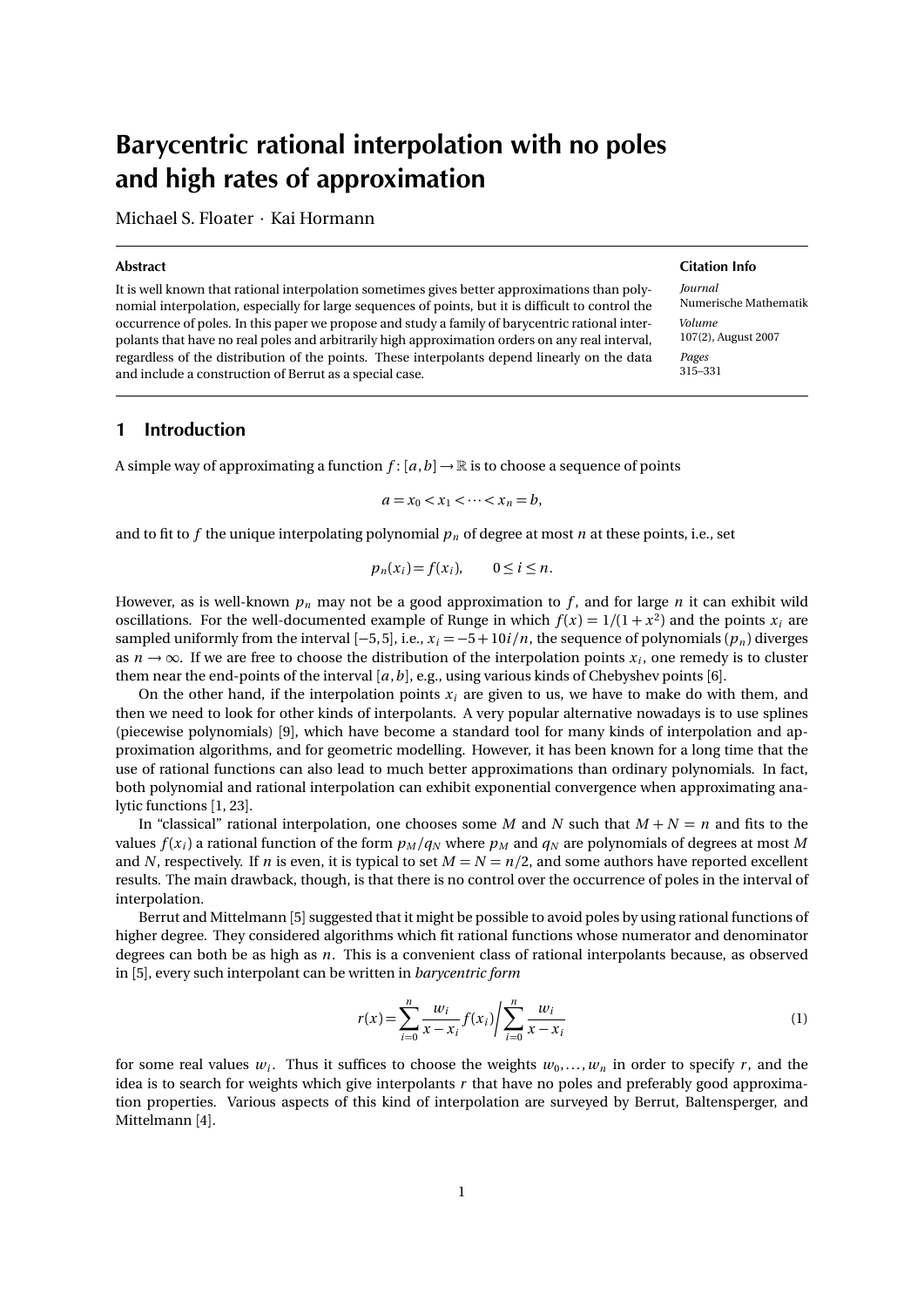The polynomial interpolant  $p_n$  itself can be expressed in barycentric form by letting

$$
w_i = \prod_{j=0, j \neq i}^{n} \frac{1}{x_i - x_j},
$$
\n(2)

a fact first observed by Taylor [22] and Dupuy [10], and the favourable numerical aspects of this way of evaluating Lagrange interpolants are summarized by Berrut and Trefethen [6]. Thus the weights in (2) prevent poles, but for interpolation points in general position, they do not yield a good approximation. Another option, suggested by Berrut [3], is simply to take

$$
w_i = (-1)^i
$$
,  $i = 0, 1, ..., n$ ,

giving

$$
r(x) = \sum_{i=0}^{n} \frac{(-1)^{i} f(x_{i})}{x - x_{i}} / \sum_{i=0}^{n} \frac{(-1)^{i}}{x - x_{i}},
$$
\n(3)

which is a truly rational function. Berrut showed that this interpolant has no poles in  $\mathbb R$ . He also used it to interpolate Runge's function and his numerical experiments suggest an approximation order of *O*(1*/n*) as  $n \rightarrow \infty$  for various distributions of points, including evenly spaced ones.

We independently came across the interpolant (3) while working on a method for interpolating height data given over nested planar curves [15]. Without going into details, one can view the interpolant (3) as a kind of univariate analogue of the bivariate interpolant of [15]. Our numerical examples confirmed its rather low approximation rate of 1*/n*, and this motivated us to seek rational interpolants with higher approximation orders.

The purpose of this paper is to report that there is in fact a whole family of barycentric rational interpolants with arbitrarily high approximation orders which includes Berrut's interpolant (3) as a special case. The construction is very simple. Choose any integer *d* with  $0 \le d \le n$ , and for each  $i = 0, 1, ..., n - d$ , let  $p_i$  denote the unique polynomial of degree at most  $d$  that interpolates  $f$  at the  $d+1$  points  $x_i, \ldots, x_{i+d}$ . Then let

$$
r(x) = \frac{\sum_{i=0}^{n-d} \lambda_i(x) p_i(x)}{\sum_{i=0}^{n-d} \lambda_i(x)},
$$
\n(4)

where

$$
\lambda_i(x) = \frac{(-1)^i}{(x - x_i) \cdots (x - x_{i+d})}.
$$
\n(5)

Thus *r* is a blend of the polynomial interpolants  $p_0, \ldots, p_{n-d}$  with  $\lambda_0, \ldots, \lambda_{n-d}$  acting as the blending functions. Note that these functions  $\lambda_i$  only depend on the interpolation points  $x_i$ , so that the rational interpolant *r* depends linearly on the data  $f(x_i)$ . This construction gives a whole family of rational interpolants, one for each  $d = 0, 1, \ldots, n$ , and it turns out that none of them have any poles in R. Furthermore, for fixed  $d \ge 1$  the interpolant has approximation order  $O(h^{d+1})$  as  $h \to 0$ , where

$$
h := \max_{0 \le i \le n-1} (x_{i+1} - x_i),\tag{6}
$$

as long as  $f \in C^{d+2}[a,b]$ , a property comparable to spline interpolation of (odd) degree *d* and smoothness *C*<sup>*d*-1</sup> [9]. The interpolant *r* can also be expressed in the barycentric form (1) and is easy and fast to evaluate in that form.

The concept of blending local approximations to form a global one is certainly not a new idea in computational mathematics. For example, Catmull and Rom [7] suggested blending polynomial interpolants using B-splines as the blending functions (see also [2]). Shepard's method and its variants [11, 12, 13, 19, 21] for interpolating multivariate scattered data can also be viewed as blends of local interpolants, where the blending functions are based on Euclidean distance to the interpolation points. Moving least squares methods [17, 18] have become quite popular recently, where again a global approximation is formed from local ones. However, we have not seen the idea of blending developed in the context of rational interpolation and we have not seen the construction (4) in the literature. Unlike many blending methods, the blending functions  $\lambda_i$ in (5) do not have local support. This could be seen as a disadvantage, but on the other hand, an advantage of the interpolant *r* is that it is infinitely smooth.

In the following sections, we derive the main properties of the interpolant and finish with some numerical examples. As well as offering an alternative way of interpolating univariate data, we hope that these interpolants might also lead to generalizations of the bivariate interpolants of [15].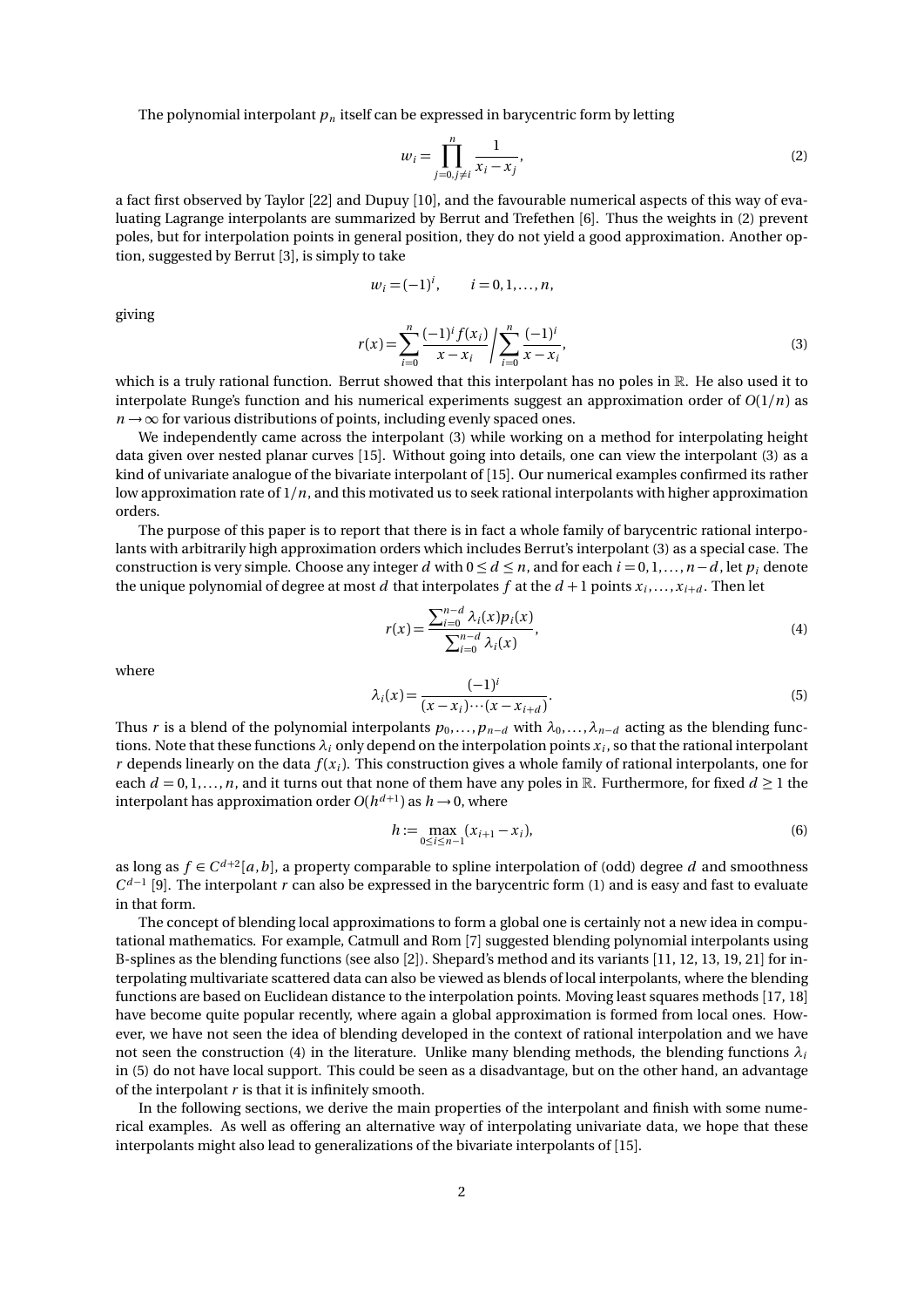## 2 Absence of poles

An important property of the interpolants in (4) is that they are free of poles. In order to establish this, it will help to rewrite *r* as a quotient of polynomials. Multiplying the numerator and denominator in (4) by the product

$$
(-1)^{n-d}(x-x_0)\cdots(x-x_n)
$$

(the factor (−1) *<sup>n</sup>*−*<sup>d</sup>* simplifies subsequent expressions) gives

$$
r(x) = \frac{\sum_{i=0}^{n-d} \mu_i(x) p_i(x)}{\sum_{i=0}^{n-d} \mu_i(x)},
$$
\n(7)

where

$$
\mu_i(x) = (-1)^{n-d} (x - x_0) \cdots (x - x_n) \lambda_i(x), \tag{8}
$$

or

$$
\mu_i(x) = \prod_{j=0}^{i-1} (x - x_j) \prod_{k=i+d+1}^n (x_k - x).
$$
\n(9)

Here, we understand an empty product to have value 1. Equation (7) shows that the degrees of the numerator and denominator of *r* are at most *n* and *n* − *d* , respectively. Since neither degree is greater than *n*, *r* can be put in barycentric form. We will treat this later in Section 4. Using the form of *r* in (7) we now show that it is free of poles. For  $d = 0$  this was shown by Berrut [3].

**Theorem 1.** *For all d*,  $0 \le d \le n$ *, the rational function r in* (7) *has no poles in*  $\mathbb{R}$ *.* 

*Proof.* We will show that the denominator of *r* in (7),

$$
s(x) = \sum_{i=0}^{n-d} \mu_i(x),
$$
\n(10)

is positive for all  $x \in \mathbb{R}$ . Here and later in the paper it helps to define the index set

$$
I := \{0, 1, \ldots, n - d\}.
$$

We first consider the case that  $x = x_\alpha$  for some  $\alpha, 0 \le \alpha \le n$ , and we set

$$
J_{\alpha} := \{ i \in I : \alpha - d \le i \le \alpha \}.
$$
\n<sup>(11)</sup>

Then it follows from (9) that  $\mu_i(x_\alpha) > 0$  for all  $i \in J_\alpha$  and  $\mu_i(x_\alpha) = 0$  for  $i \in I \setminus J_\alpha$ . Hence, since  $J_\alpha$  is non-empty,

$$
s(x_{\alpha})=\sum_{i\in I}\mu_i(x_{\alpha})=\sum_{i\in J_{\alpha}}\mu_i(x_{\alpha})>0.
$$

Next suppose that  $x \in (x_\alpha, x_{\alpha+1})$  for some  $\alpha, 0 \le \alpha \le n-1$ . Then let

$$
I_1 := \{i \in I : i \le \alpha - d\}, \qquad I_2 := \{i \in I : \alpha - d + 1 \le i \le \alpha\}, \qquad I_3 := \{i \in I : \alpha + 1 \le i\}.
$$
 (12)

We then split the sum  $s(x)$  into three parts,

$$
s(x) = s_1(x) + s_2(x) + s_3(x), \quad \text{with} \quad s_k(x) = \sum_{i \in I_k} \mu_i(x). \tag{13}
$$

For each  $k = 1, 2, 3$ , we will show that  $s_k(x) > 0$  if  $I_k$  is non-empty. Since by definition  $s_k(x) = 0$  if  $I_k$  is empty, and since at least one of  $I_1$ ,  $I_2$ ,  $I_3$  is non-empty (since their union is *I*), it will then follow that  $s(x) > 0$ .

To this end, consider first  $s_2$ . If  $d = 0$  then  $I_2$  is empty. If  $d \ge 1$  then  $I_2$  is non-empty and from (9) we see that  $\mu_i(x) > 0$  for all  $i \in I_2$  and therefore  $s_2(x) > 0$ .

Next, consider  $s_3$ . If  $\alpha \ge n - d$  then  $I_3$  is empty. Otherwise,  $\alpha \le n - d - 1$  and  $I_3$  is non-empty and

$$
s_3(x) = \mu_{\alpha+1}(x) + \mu_{\alpha+2}(x) + \mu_{\alpha+3}(x) + \cdots + \mu_{n-d}(x).
$$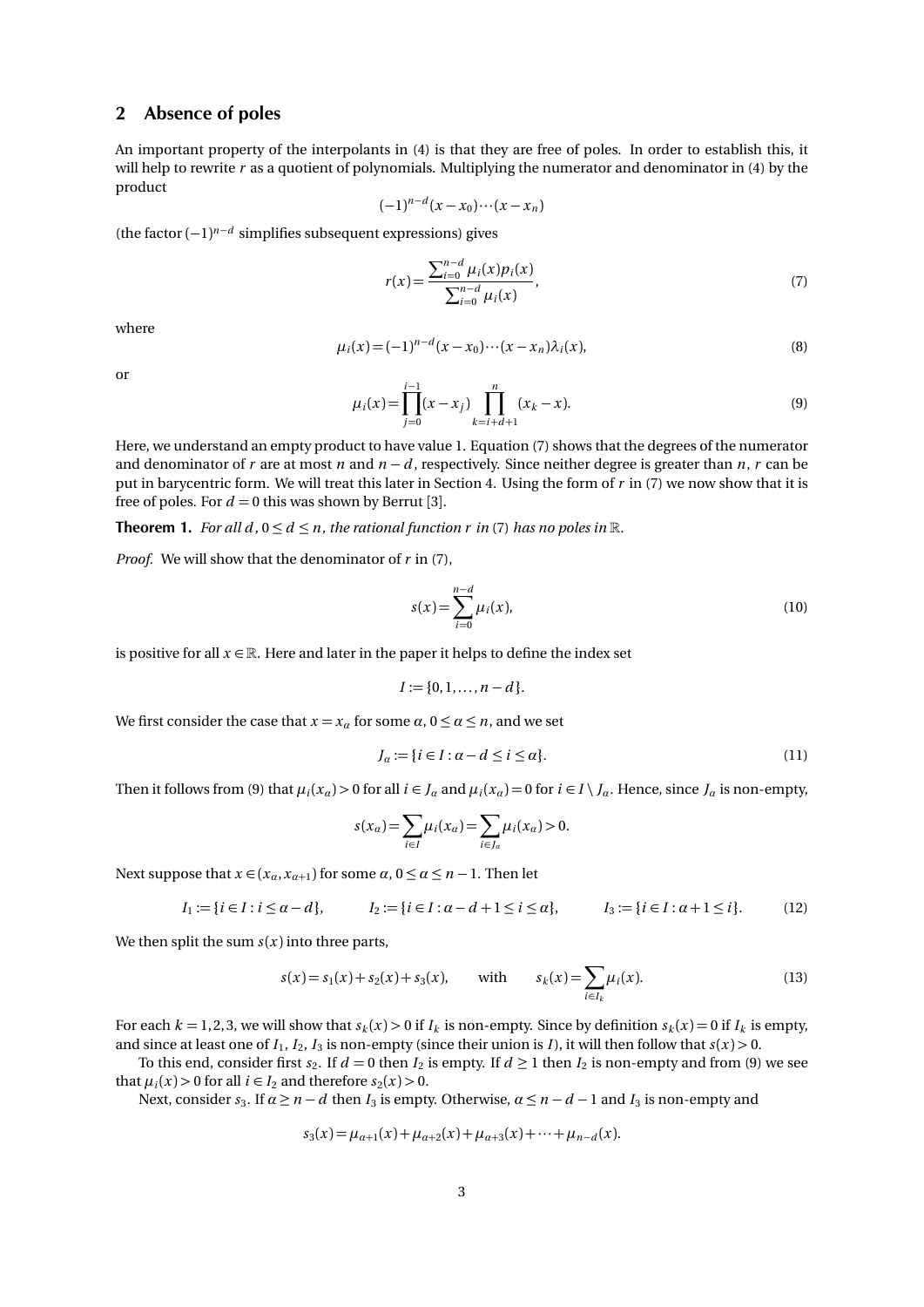Using (9) we see that  $\mu_{\alpha+1}(x) > 0$ ,  $\mu_{\alpha+2}(x) < 0$ ,  $\mu_{\alpha+3}(x) > 0$ , and so on, i.e., the first term in  $s_3(x)$  is positive and after that the terms oscillate in sign. Moreover, one can further show from (9) that the terms in  $s_3(x)$  decrease in absolute value, i.e.,

$$
|\mu_{\alpha+1}(x)| > |\mu_{\alpha+2}(x)| > |\mu_{\alpha+3}(x)| > \cdots.
$$

To see this suppose  $i \ge \alpha + 1$  and compare the expression for  $\mu_{i+1}$ ,

$$
\mu_{i+1}(x) = \prod_{j=0}^{i} (x - x_j) \prod_{k=i+d+2}^{n} (x_k - x),
$$

with that of  $\mu_i$  in (9). Since<sup>1</sup>

$$
x_{i+d+1} - x > x_i - x
$$

it follows that  $|\mu_i(x)| > |\mu_{i+1}(x)|$ . Hence, by expressing  $s_3(x)$  in the form

$$
s_3(x) = (\mu_{\alpha+1}(x) + \mu_{\alpha+2}(x)) + (\mu_{\alpha+3}(x) + \mu_{\alpha+4}(x)) + \cdots,
$$

it follows that  $s_3(x) > 0$ .

A similar argument shows that  $s_1(x) > 0$  if  $I_1$  is non-empty, for then we can express  $s_1$  as

$$
s_1(x) = (\mu_{\alpha-d}(x) + \mu_{\alpha-d-1}(x)) + (\mu_{\alpha-d-2}(x) + \mu_{\alpha-d-3}(x)) + \cdots
$$

We have now shown that  $s(x) > 0$  for all  $x \in [x_0, x_n]$ . Finally, using similar reasoning, the positivity of *s* for  $x < x_0$  follows from writing it as

$$
s(x) = (\mu_0(x) + \mu_1(x)) + (\mu_2(x) + \mu_3(x)) + \cdots,
$$

and for  $x > x_n$  by writing it as

$$
s(x) = (\mu_{n-d}(x) + \mu_{n-d-1}(x)) + (\mu_{n-d-2}(x) + \mu_{n-d-3}(x)) + \cdots
$$

Having established that *r* has no poles, and in particular no poles at the interpolation points  $x_0, \ldots, x_n$ , it is now quite easy to check that *r* does in fact interpolate *f* at these points. Indeed, if  $x = x_a$  in (7) for some  $\alpha$ with  $0 \le a \le n$ , let  $J_a$  be as in (11). Then  $p_i(x_a) = f(x_a)$  for all  $i \in J_a$ , and recalling that  $\mu_i(x_a) > 0$  for all  $i \in J_a$ and  $\mu_i(x_\alpha) = 0$  otherwise, and that  $J_\alpha$  is non-empty,

$$
r(x_{\alpha}) = \frac{\sum_{i \in J_{\alpha}} \mu_i(x_{\alpha}) p_i(x_{\alpha})}{\sum_{i \in J_{\alpha}} \mu_i(x_{\alpha})} = f(x_{\alpha}) \frac{\sum_{i \in J_{\alpha}} \mu_i(x_{\alpha})}{\sum_{i \in J_{\alpha}} \mu_i(x_{\alpha})} = f(x_{\alpha}).
$$

We also note that *r* reproduces polynomials of degree at most *d*. For if *f* is such a polynomial then  $p_i = f$ for all  $i = 0, 1, ..., n - d$ , and so

$$
r(x) = f(x) \frac{\sum_{i=0}^{n-d} \mu_i(x)}{\sum_{i=0}^{n-d} \mu_i(x)} = f(x).
$$

However, *r* does not reproduce rational functions. Runge's function  $f(x) = 1/(1 + x^2)$  is rational but its interpolant is clearly different, as can be seen from the numerical tests in Section 5.

## 3 Approximation error

Next we deal with the approximation power of the rational interpolants. Here we treat the two distinct cases *d* = 0 and *d*  $\ge$  1 separately. The advantage in the case *d*  $\ge$  1 is that the index set *I*<sub>2</sub> in (12) is non-empty and then we can use the partial sum  $s_2(x)$  from (13) to get an error bound. Let  $||f|| := \max_{a \le x \le b} |f(x)|$ .

**Theorem 2.** *Suppose d* ≥ 1 *and*  $f$  ∈  $C^{d+2}[a, b]$ *, and let h be as in* (6)*.* If  $n - d$  *is odd then* 

$$
||r - f|| \le h^{d+1}(b - a) \frac{||f^{(d+2)}||}{d+2}.
$$

*If n* − *d is even then*

$$
||r - f|| \le h^{d+1} \left( (b - a) \frac{||f^{(d+2)}||}{d+2} + \frac{||f^{(d+1)}||}{d+1} \right).
$$

<sup>&</sup>lt;sup>1</sup>We wish to thank Christian Schulz for noticing that the following inequality is misprinted as  $x_{i+d+1} - x > x_{i+1} - x$  in the published version of this article.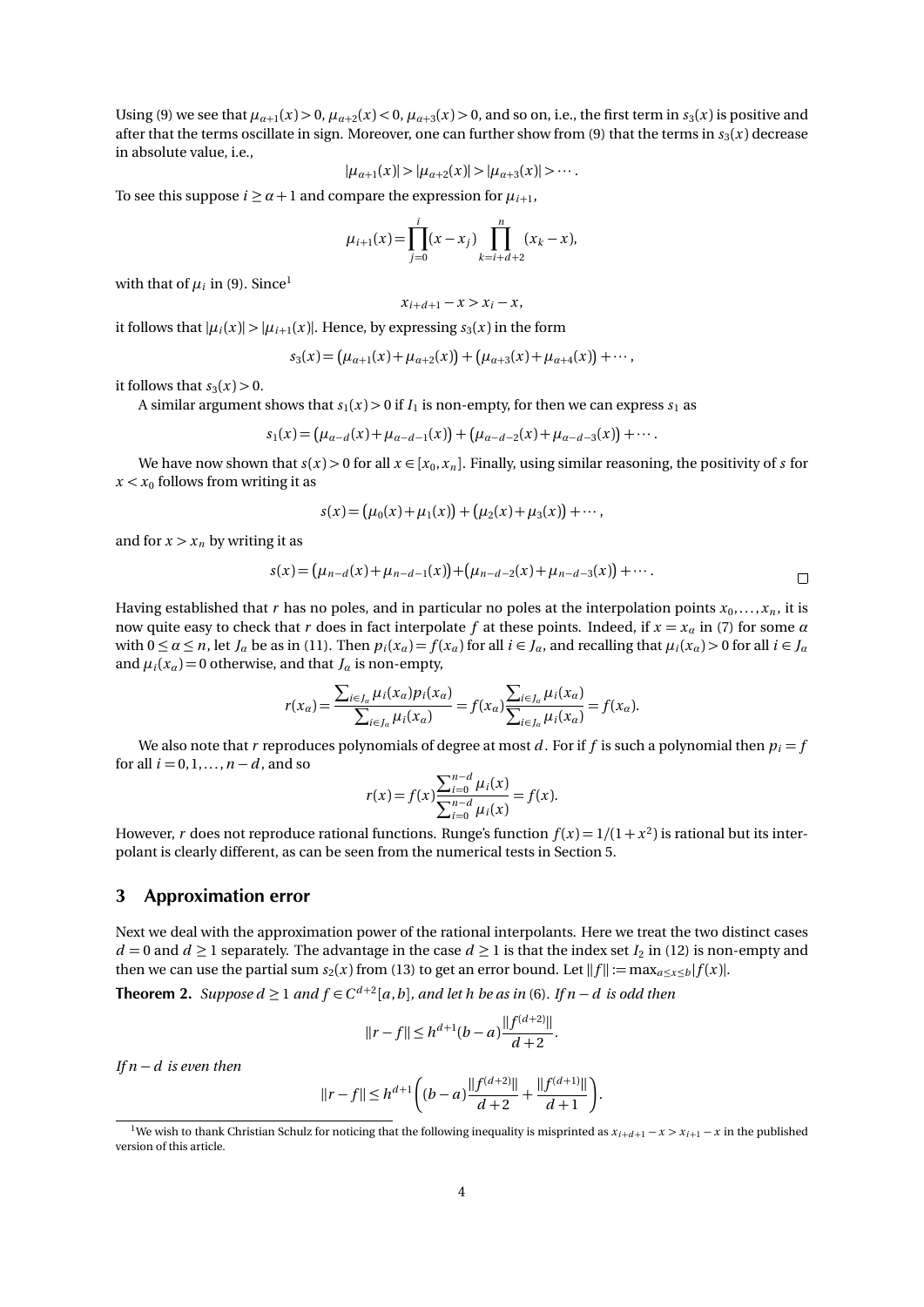*Proof.* Since the error  $f(x) - r(x)$  is zero whenever *x* is an interpolation point, it is enough to treat  $x \in [a, b]$  ${x_0, \ldots, x_n}$ . For such *x*, the function  $\lambda_i(x)$  in (5) is well-defined and we can express the error as

$$
f(x) - r(x) = \frac{\sum_{i=0}^{n-d} \lambda_i(x) (f(x) - p_i(x))}{\sum_{i=0}^{n-d} \lambda_i(x)}.
$$

Using the Newton error formula [16, Chap. 6],

$$
f(x) - p_i(x) = (x - x_i) \cdots (x - x_{i+d}) f[x_i, \ldots, x_{i+d}, x],
$$

where  $f[x_i, \ldots, x_{i+d}, x]$  denotes the divided difference of  $f$  at the points  $x_i, \ldots, x_{i+d}, x$ , we thus arrive at

$$
f(x) - r(x) = \frac{\sum_{i=0}^{n-d} (-1)^{i} f[x_{i}, \dots, x_{i+d}, x]}{\sum_{i=0}^{n-d} \lambda_{i}(x)}.
$$
 (14)

We will derive an upper bound on the numerator and a lower bound on the denominator of this quotient. Consider first the numerator,

$$
\sum_{i=0}^{n-d}(-1)^{i}f[x_{i},...,x_{i+d},x].
$$

This is a sum of  $n - d + 1$  terms and to avoid a bound which depends on *n* and therefore also *h*, we exploit the oscillating signs and go to divided differences of higher order. By combining the first and second terms, and the third and fourth and so on, we can express the sum as

$$
-\sum_{i=0, i \text{ even}}^{n-d-1} (x_{i+d+1}-x_i)f[x_i,\ldots,x_{i+d+1},x]
$$

if  $n − d$  is odd and

$$
-\sum_{i=0,\ i \text{ even}}^{n-d-2} (x_{i+d+1}-x_i)f[x_i,\ldots,x_{i+d+1},x]+f[x_{n-d},\ldots,x_n,x]
$$

if *n* − *d* is even. Then, because

$$
\sum_{i=0}^{n-d-1} (x_{i+d+1} - x_i) = \sum_{i=0}^{n-d-1} \sum_{k=i}^{i+d} (x_{k+1} - x_k) \le (d+1) \sum_{k=0}^{n-1} (x_{k+1} - x_k) = (d+1)(b-a),
$$

it follows that

$$
\left| \sum_{i=0}^{n-d} (-1)^i f[x_i, \dots, x_{i+d}, x] \right| \le (d+1)(b-a) \frac{\|f^{(d+2)}\|}{(d+2)!}
$$
\n(15)

if *n* − *d* is odd and

$$
\left| \sum_{i=0}^{n-d} (-1)^i f[x_i, \dots, x_{i+d}, x] \right| \le (d+1)(b-a) \frac{\|f^{(d+2)}\|}{(d+2)!} + \frac{\|f^{(d+1)}\|}{(d+1)!}
$$
(16)

if  $n − d$  is even.

Next we consider the denominator in (14) and suppose that  $x \in (x_\alpha, x_{\alpha+1})$  for some  $\alpha$  with  $0 \le \alpha \le n - 1$ . Because  $d \ge 1$ , the set  $I_2$  in (12) is non-empty, so let *j* be any member of  $I_2$ . Then

$$
s(x) \geq s_2(x) \geq \mu_j(x) > 0,
$$

and so, by the definition of  $\mu_i$  in (8),

$$
\left|\sum_{i=0}^{n-d} \lambda_i(x)\right| = \frac{s(x)}{\prod_{i=0}^n |x - x_i|} \ge \frac{\mu_j(x)}{\prod_{i=0}^n |x - x_i|} = |\lambda_j(x)| = \frac{1}{|x - x_j| \cdots |x - x_{j+d}|}.
$$

Since  $x_j \leq x_\alpha < x < x_{\alpha+1} \leq x_{j+d}$ , one has

$$
|x - x_j| \cdots |x - x_{j+d}| \le \prod_{i=j}^{\alpha} (x_{\alpha+1} - x_i) \prod_{i=\alpha+1}^{j+d} (x_i - x_\alpha) \le (\alpha - j + 1)!(d - \alpha + j)! h^{d+1} \le d! h^{d+1},
$$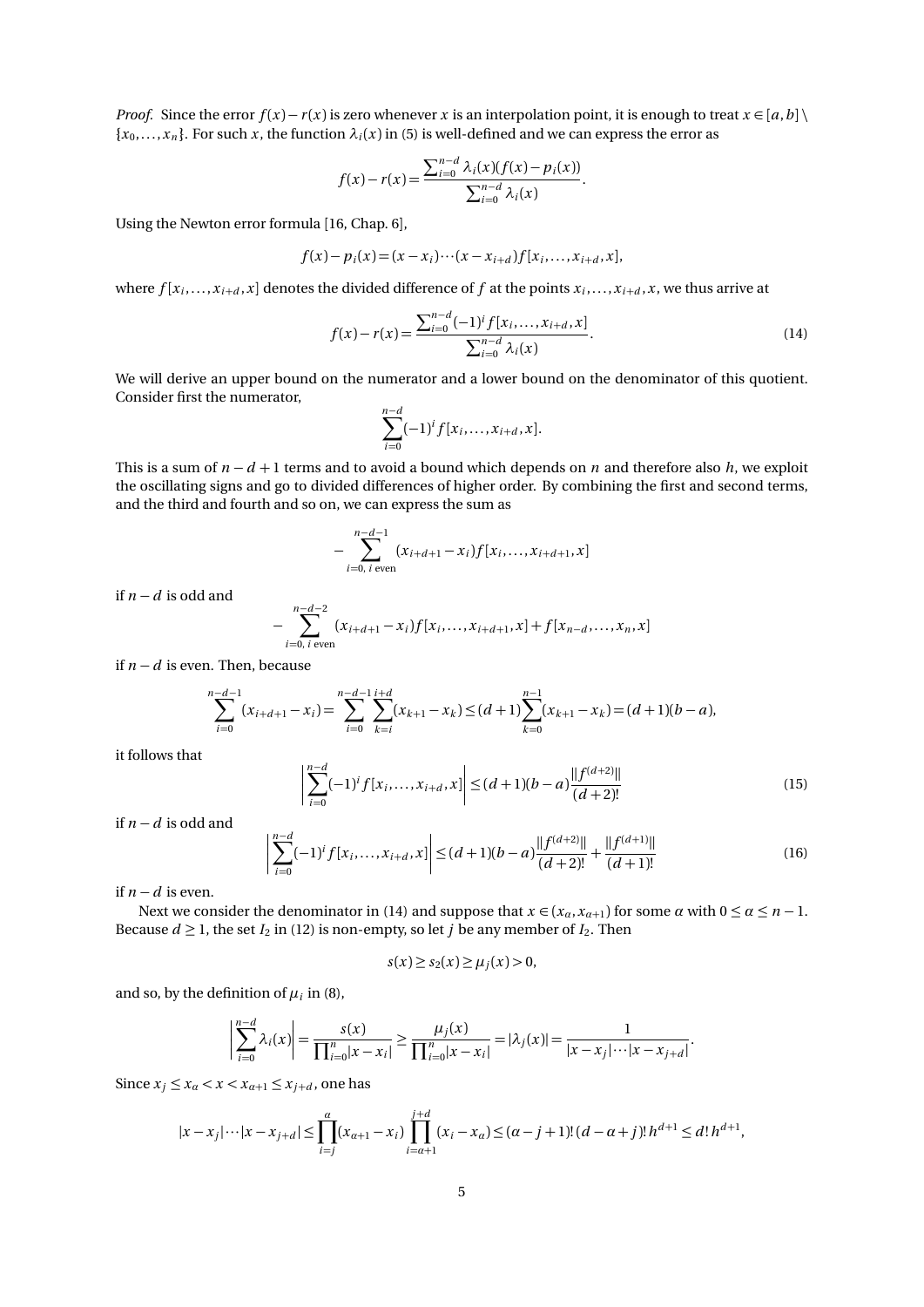hence

$$
\left|\sum_{i=0}^{n-d} \lambda_i(x)\right| \geq \frac{1}{d! \, h^{d+1}}.
$$

The result now follows from this estimate combined with (15) and (16).

Thus for  $d \ge 1$ ,  $r$  converges to  $f$  at the rate of  $O(h^{d+1})$  as  $h \to 0$ , independently of how the points are distributed, as long as *f* is smooth enough.

In the remaining case  $d = 0$  we establish a convergence rate of  $O(h)$  but only under the condition that the local mesh ratio

$$
\beta := \max_{1 \le i \le n-2} \min \left\{ \frac{x_{i+1} - x_i}{x_i - x_{i-1}}, \frac{x_{i+1} - x_i}{x_{i+2} - x_{i+1}} \right\}
$$

remains bounded as  $h \rightarrow 0$ . This agrees with what we have observed in our numerical tests: for  $d = 0$  the interpolant behaves rather unpredictably when pairs of points are close together relative to the others. However, when the points are evenly spaced, *β* reduces to 1, and we get the unconditional convergence order  $O(h)$  (or  $O(1/n)$ ) that Berrut conjectured in [3].

**Theorem 3.** *Suppose d* = 0 *and*  $f \in C^2[a, b]$ *. If n is odd then* 

$$
||r - f|| \le h(1 + \beta)(b - a)\frac{||f''||}{2}.
$$

*If n is even then*

$$
||r - f|| \le h(1 + \beta) \left( (b - a) \frac{||f''||}{2} + ||f'|| \right).
$$

*Proof.* We again employ the error formula (14). The estimates for the numerator remain valid for  $d = 0$  and reduce to

$$
\left| \sum_{i=0}^{n} (-1)^{i} f[x_{i}, x] \right| \leq (b - a) \frac{\|f''\|}{2}
$$

if *n* is odd and

$$
\left|\sum_{i=0}^{n}(-1)^{i}f[x_{i},x]\right| \leq (b-a)\frac{\|f''\|}{2} + \|f'\|
$$

if *n* is even. Thus it remains to show that the denominator in (14) satisfies the lower bound

$$
\left|\sum_{i=0}^{n} \lambda_i(x)\right| \ge \frac{1}{h(1+\beta)}.\tag{17}
$$

To this end, suppose  $x \in (x_a, x_{a+1})$  for some  $\alpha$  with  $0 \le \alpha \le n-1$ . Since  $d = 0$ , the partial sum  $s_2(x)$  in (13) is zero and we turn to  $s_1(x)$  and  $s_3(x)$ . Suppose first that  $\alpha = n - 1$ . Then

$$
s(x) \geq s_3(x) = \mu_n(x),
$$

and so

$$
\left|\sum_{i=0}^n \lambda_i(x)\right| \ge |\lambda_n(x)| = \frac{1}{x_n - x} \ge \frac{1}{h},
$$

which proves (17). Similarly, if  $\alpha = 0$ , we have

$$
s(x) \geq s_1(x) = \mu_0(x),
$$

and so

$$
\left|\sum_{i=0}^n \lambda_i(x)\right| \ge |\lambda_0(x)| = \frac{1}{x - x_0} \ge \frac{1}{h},
$$

which again proves (17). Otherwise,  $1 \le \alpha \le n - 2$  and we get a bound both from  $s_1$  and  $s_3$ . Using  $s_3$ , we have

$$
s(x) \ge s_3(x) \ge \mu_{\alpha+1}(x) + \mu_{\alpha+2}(x),
$$

 $\Box$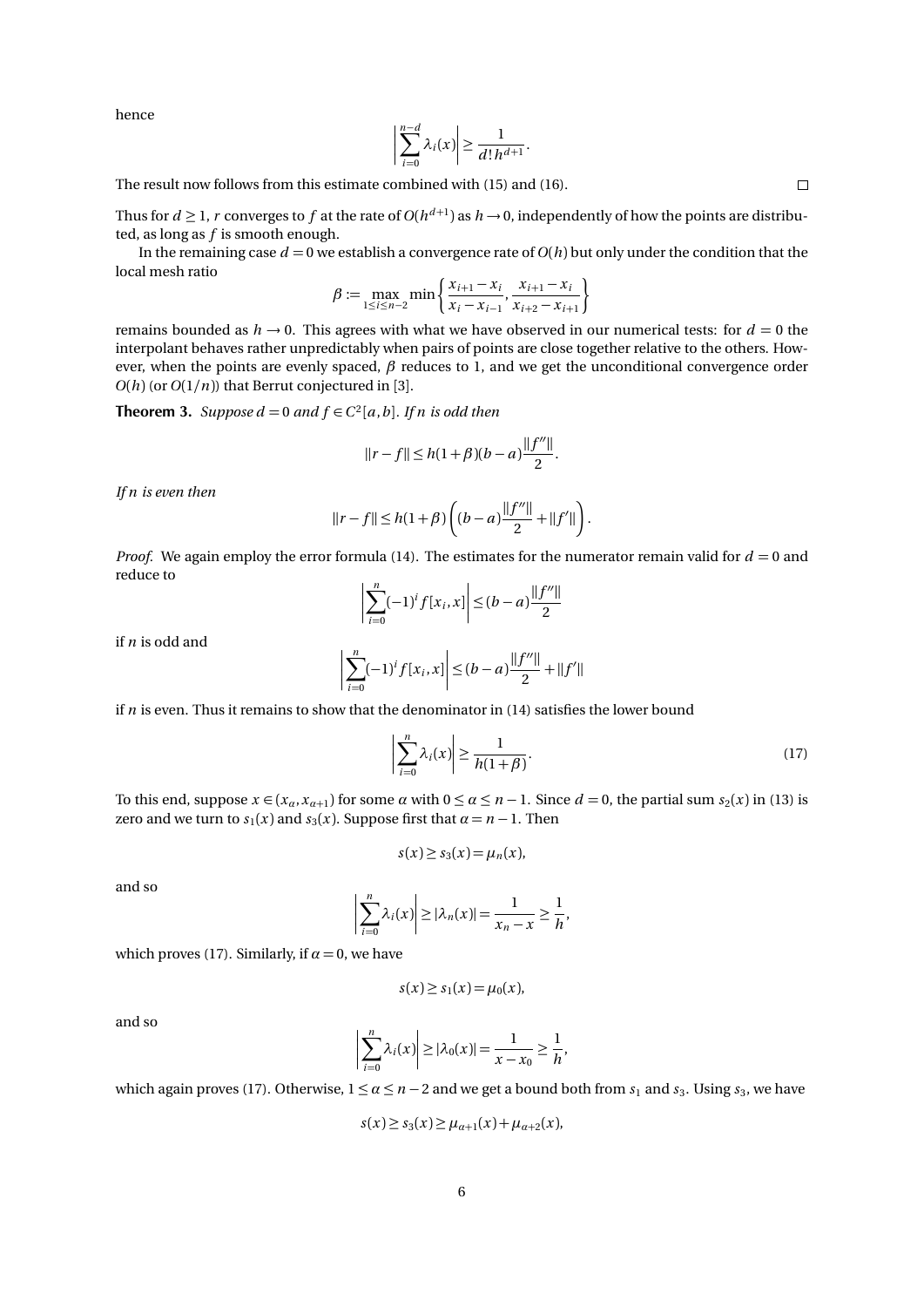and then

$$
\left|\sum_{i=0}^n \lambda_i(x)\right| \ge |\lambda_{\alpha+1}(x) + \lambda_{\alpha+2}(x)| = \frac{1}{x_{\alpha+1} - x} - \frac{1}{x_{\alpha+2} - x} = \frac{x_{\alpha+2} - x_{\alpha+1}}{(x_{\alpha+1} - x)(x_{\alpha+2} - x)},
$$

implying

$$
\left|\sum_{i=0}^n \lambda_i(x)\right| \geq \frac{x_{\alpha+2} - x_{\alpha+1}}{h(x_{\alpha+2} - x_\alpha)} = \frac{1}{h\left(1 + (x_{\alpha+1} - x_\alpha)/(x_{\alpha+2} - x_{\alpha+1})\right)}.
$$

On the other hand, using  $s_1$  we have

$$
s(x) \geq s_1(x) \geq \mu_{\alpha}(x) + \mu_{\alpha-1}(x),
$$

and a similar argument to the above yields

$$
\left|\sum_{i=0}^n \lambda_i(x)\right| \geq \frac{1}{h\left(1 + (x_{\alpha+1} - x_\alpha)/(x_\alpha - x_{\alpha-1})\right)}.
$$

Taking the maximum of these two lower bounds gives (17).

 $\Box$ 

# 4 The barycentric form

Since the degrees of the numerator and denominator of *r* in (7) are both at most *n*, we know from [5] that *r* can be put in the barycentric form (1). To derive this, we first write the polynomial  $p_i$  in (4) in the Lagrange form

$$
p_i(x) = \sum_{k=i}^{i+d} \prod_{j=i,j\neq k}^{i+d} \frac{x - x_j}{x_k - x_j} f(x_k).
$$

Substituting this into the numerator of (4) gives

$$
\sum_{i=0}^{n-d} \lambda_i(x) p_i(x) = \sum_{i=0}^{n-d} (-1)^i \sum_{k=i}^{i+d} \frac{1}{x - x_k} \prod_{j=i, j \neq k}^{i+d} \frac{1}{x_k - x_j} f(x_k) = \sum_{k=0}^{n} \frac{w_k}{x - x_k} f(x_k),
$$

where

$$
w_k = \sum_{i \in J_k} (-1)^i \prod_{j=i, j \neq k}^{i+d} \frac{1}{x_k - x_j},
$$
\n(18)

with  $J_k$  as in (11). This is already the form we want for the numerator of  $r$ . Similarly, for the denominator, the fact that

$$
1 = \sum_{k=i}^{i+d} \prod_{j=i,j\neq k}^{i+d} \frac{x - x_j}{x_k - x_j},
$$

leads to

$$
\sum_{i=0}^{n-d} \lambda_i(x) = \sum_{k=0}^{n} \frac{w_k}{x - x_k}.
$$

This shows that *r* has the barycentric form (1) with the weights  $w_0, \ldots, w_n$  given by (18). This form provides an extremely simple and fast method of evaluating *r* . Moreover, this form can be used to evaluate derivatives of *r* using the derivative formulas of Schneider and Werner [20]. Since we know by Theorem 1 that *r* has no poles in R, another result of Schneider and Werner [20] shows that the weights  $w_k$  must oscillate in sign. This we can now verify by observing that  $w_k$  can be written as

$$
w_k = (-1)^{k-d} \sum_{i \in J_k} \prod_{j=i, j \neq k}^{i+d} \frac{1}{|x_k - x_j|}.
$$

Now we look at some examples. The case  $d = 1$  gives

$$
w_k = (-1)^{k-1} \left( \frac{1}{x_k - x_{k-1}} + \frac{1}{x_{k+1} - x_k} \right)
$$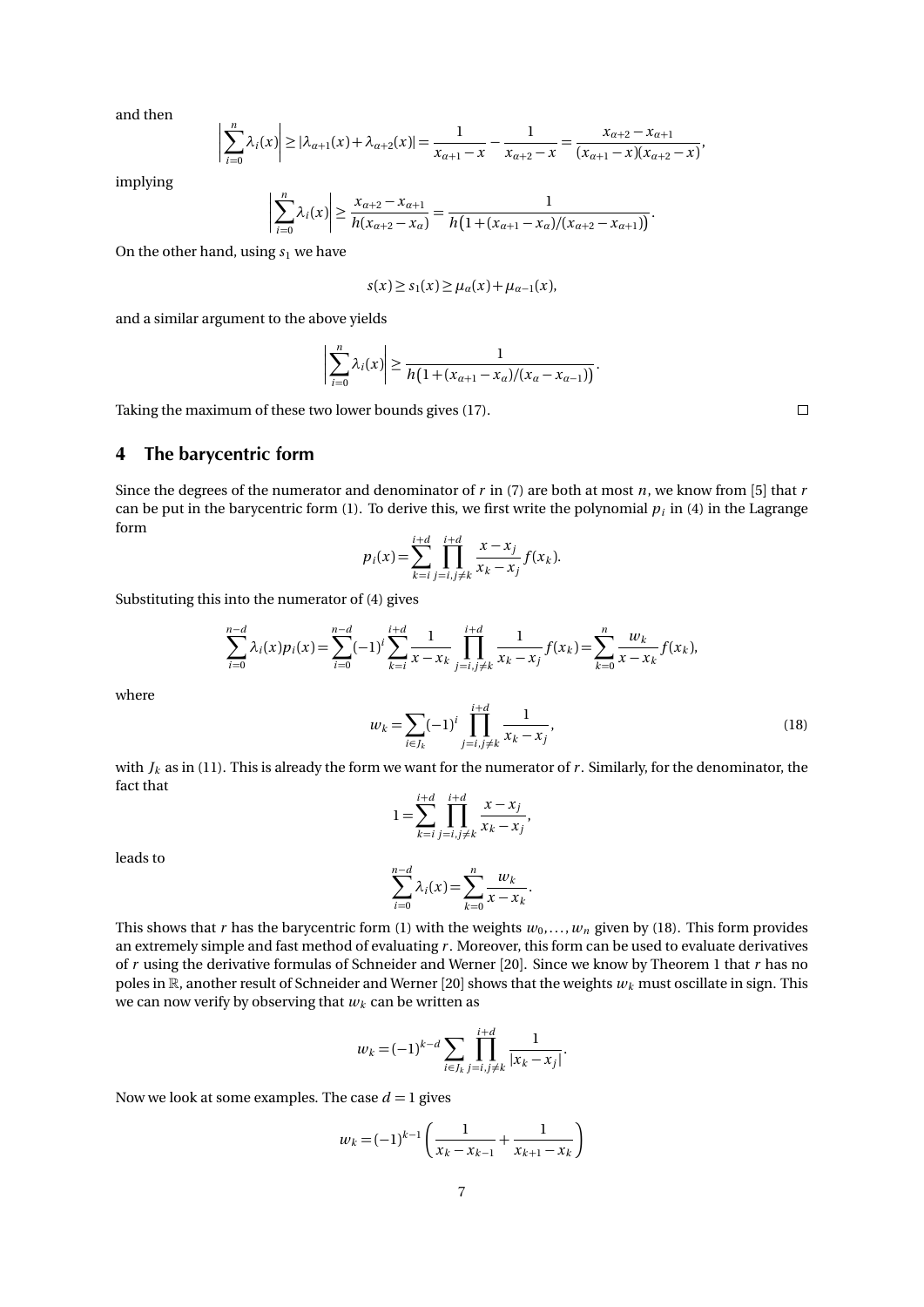

**Figure 1:** Interpolating Runge's example with  $d = 3$  and  $n = 10, 20, 40, 80$ .

for  $1 \leq k \leq n-1$  and

$$
w_0 = \frac{-1}{x_1 - x_0}, \qquad \qquad w_n = \frac{(-1)^{n-1}}{x_n - x_{n-1}}.
$$

For general *d*, when the points  $x_i$  are uniformly spaced with spacing *h*, we get

$$
w_k = \frac{(-1)^{k-d}}{h^d} \sum_{i \in J_k} \frac{1}{(k-i)!(i+d-k)!}.
$$

Since a uniform scaling of these weights does not change the interpolant  $r$ , we can multiply them by  $d! \, h^d$  to give integer weights

$$
w_k = (-1)^{k-d} \sum_{i \in J_k} \binom{d}{k-i}.
$$

By further writing  $\delta_k = (-1)^{k-d} w_k = |w_k|$ , the first few sets of values  $\delta_0, \ldots, \delta_n$  are

| $1, 1, \ldots, 1, 1,$                                 | $d=0.$  |
|-------------------------------------------------------|---------|
| $1, 2, 2, \ldots, 2, 2, 1,$                           | $d=1$ . |
| $1, 3, 4, 4, \ldots, 4, 4, 3, 1,$                     | $d=2$ . |
| $1, 4, 7, 8, 8, \ldots, 8, 8, 7, 4, 1,$               | $d=3$ . |
| $1, 5, 11, 15, 16, 16, \ldots, 16, 16, 15, 11, 5, 1,$ | $d=4$ . |

Thus in the uniform case, most of the weights have the same absolute value; the only change occurs near the ends of the sequence. Yet as we have shown, this "small" change increases the approximation order of the method. A similar concept is known in numerical quadrature in the form of "end-point corrections" for the composite trapezoidal rule [8, Secs. 2.8–2.9]. Note that the weights for the uniform case with  $d = 1$  have also been advocated in [3] as an improvement of the case  $d = 0$ .

## 5 Numerical examples

We have tested the rational interpolants using the Matlab code for barycentric interpolation proposed by Berrut and Trefethen in [6, Sec. 7]. The basic approach to evaluating *r* at a given *x* is to check whether *x* is close to some  $x_k$ , within machine precision. If it is then the routine returns  $f(x_k)$ . Otherwise the quotient expression for  $r(x)$  in (1) with (18) is evaluated. This method seems to be perfectly stable in practice. We also note that Higham [14] has shown that if the Lebesgue constant is small, Lagrange polynomial interpolation using the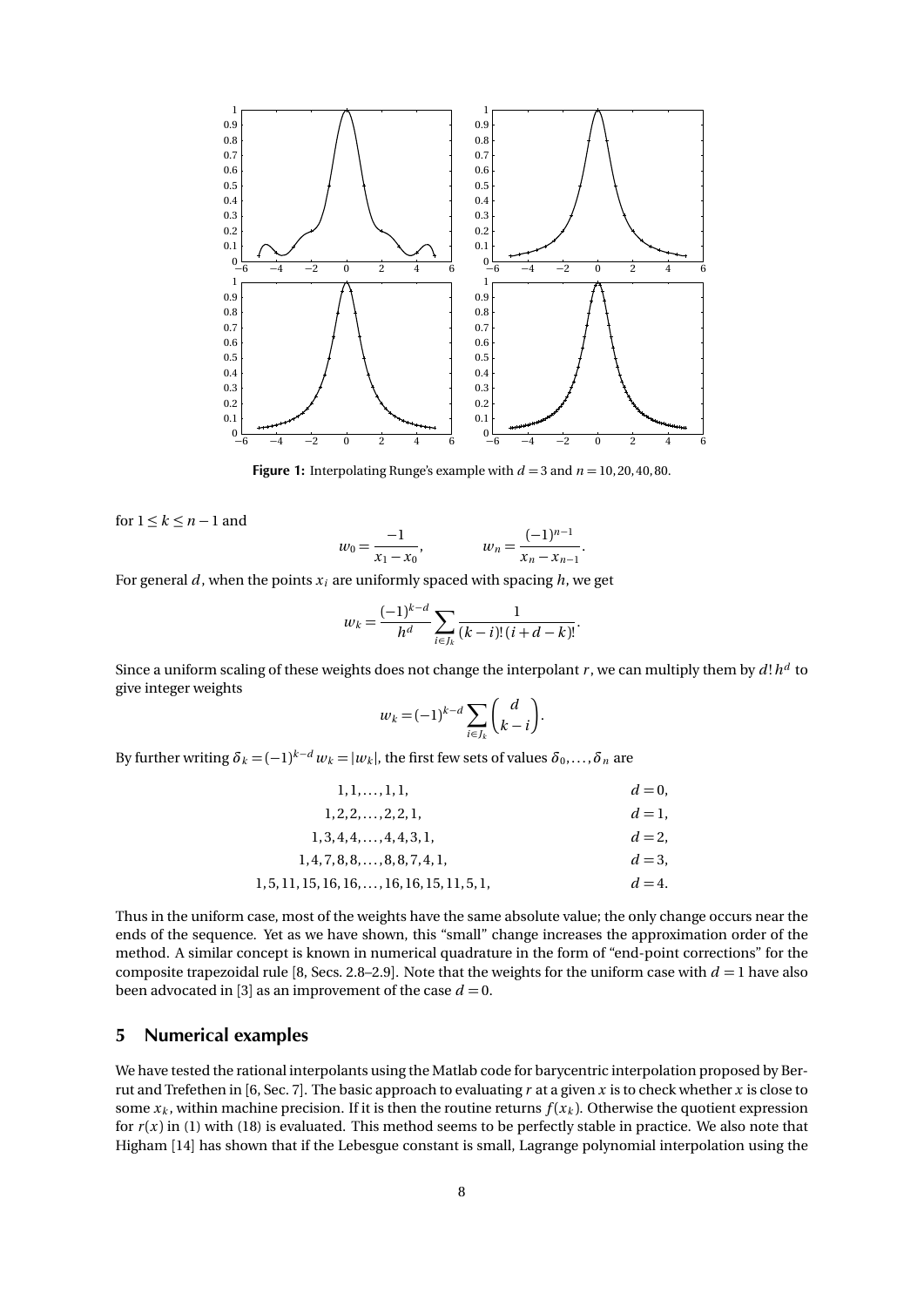

**Figure 2:** Interpolating the sine function with  $d = 4$  and  $n = 10, 20, 40, 80$ .

| n   | Runge, $d=3$ | order | sine, $d=4$ | order | abs. $d=3$ | order |
|-----|--------------|-------|-------------|-------|------------|-------|
| 10  | $6.9e-02$    |       | $1.7e-02$   |       | $1.9e-01$  |       |
| 20  | $2.8e-03$    | 4.6   | $3.9e-04$   | 5.5   | $9.5e-02$  | 1.0   |
| 40  | $4.3e-06$    | 9.4   | 7.1e-06     | 5.8   | $4.8e-02$  | 1.0   |
| 80  | 5.1e-08      | 6.4   | $1.3e-07$   | 5.7   | $2.4e-02$  | 1.0   |
| 160 | $3.0e-0.9$   | 4.1   | 2.7e-09     | 5.6   | $1.2e-02$  | 1.0   |
| 320 | $1.8e-10$    | 4.0   | $6.0e-11$   | 5.5   | 5.9e-03    | 1.0   |
| 640 | $1.1e-11$    | 4.0   | $1.5e-12$   | 5.3   | $3.0e-03$  | 1.0   |

Table 1: Error in rational interpolant.

| n   | best d value | error      |
|-----|--------------|------------|
| 10  | $d=0$        | $3.6e-0.2$ |
| 20  | $d=1$        | $1.5e-03$  |
| 40  | $d=3$        | $4.3e-06$  |
| 80  | $d=7$        | $2.0e-10$  |
| 160 | $d=10$       | $1.3e-15$  |

Table 2: Error in Runge's example, varying *d* .

barycentric formula is forward stable in the sense that small errors in the data values  $f(x_k)$  lead to a small relative error in the interpolant. In view of the good approximation properties of the rational interpolants *r* , it seems likely that they too are stable in the same sense, but this has yet to be verified.

We applied the method first to Runge's example  $f(x) = 1/(1 + x^2)$  for  $x \in [-5, 5]$ , which we sampled at the uniformly spaced points  $x_i = -5 + 10i/n$ , for various choices of *n*. Figure 1 shows plots of the rational interpolant with  $d = 3$  for respectively  $n = 10, 20, 40, 80$ . The second column of Table 1 shows the numerically computed errors in this example, for *n* up to 640, and the third column the estimated approximation orders, and they support the fourth order approximation predicted by Theorem 2. Figure 2 shows plots of the rational interpolant of the function  $f(x) = \sin(x)$  at the same equally spaced points as in the previous example, but this time with  $d = 4$ . The fourth and fifth columns of Table 1 show the computed errors and orders, which support the fifth order approximation predicted by Theorem 2.

We also tested the method on the function  $f(x) = |x|$  which has a discontinuous first derivative at  $x = 0$ . Figure 3 shows the rational interpolant with  $d = 3$  for respectively  $n = 10, 20, 40, 80$  evenly spaced points in [−5, 5]. The computed errors and orders of approximation can be found in the sixth and seventh column of Table 1. We found that for any fixed  $d$ , the interpolants converge numerically at the rate of  $O(h)$ as  $h = 1/n \rightarrow 0$ , which indicates that Theorem 2 really depends on f being smooth enough.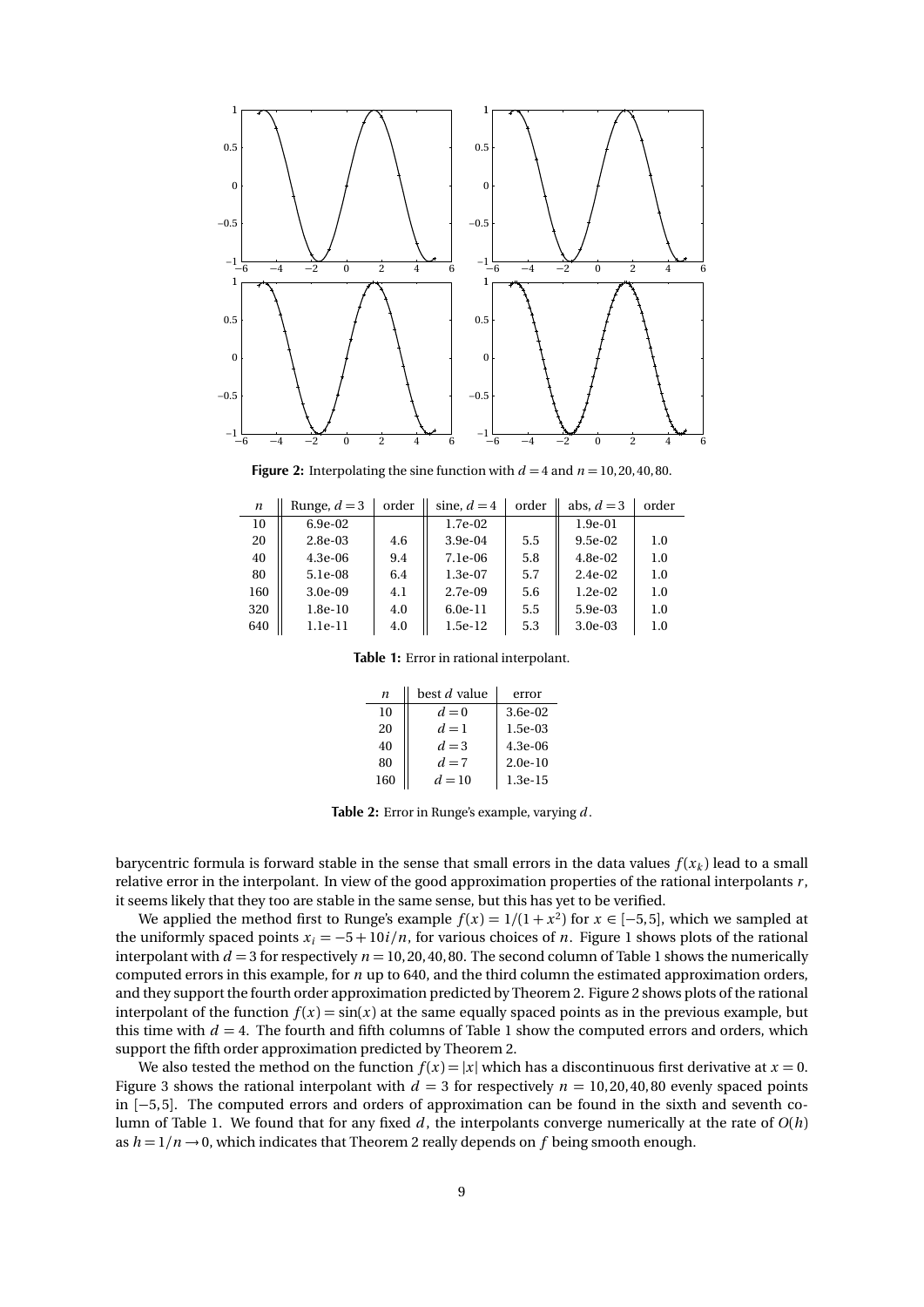

**Figure 3:** Interpolating |*x*| over [-5, 5] with  $d = 3$  and  $n = 10, 20, 40, 80$ .

| n   | rational, $d = 3$ | cubic spline |
|-----|-------------------|--------------|
| 10  | $6.9e-02$         | $2.2e-02$    |
| 20  | $2.8e-0.3$        | $3.2e-0.3$   |
| 40  | $4.3e-06$         | $2.8e-0.4$   |
| 80  | 5.1e-08           | $1.6e-0.5$   |
| 160 | $3.0e-0.9$        | 9.5e-07      |
| 320 | $1.8e-10$         | 5.9e-08      |
| 640 | $1.1e-11$         | 3.7e-09      |
|     |                   |              |

Table 3: Error in rational and spline interpolation of Runge's function.

| n   | rational, $d = 3$ | cubic spline |
|-----|-------------------|--------------|
| 10  | $1.3e-02$         | $3.3e-0.3$   |
| 20  | $1.2e-0.3$        | $1.7e-04$    |
| 40  | 8.4e-05           | $1.0e-0.5$   |
| 80  | $5.4e-06$         | $6.4e-07$    |
| 160 | 3.4e-07           | $4.0e-08$    |
| 320 | $2.1e-0.8$        | $2.5e-0.9$   |
| 640 | $1.3e-0.9$        | $1.6e-10$    |

Table 4: Error in rational and spline interpolation of the sine function.

One advantage of the rational interpolants is the ease with which we can change the degree *d* of the blended polynomials. We can exploit this by finding the value of *d* which minimizes the numerically computed approximation error for a given set of points. Table 2 shows the errors in the Runge example, where, for each *n*, the optimal *d* was used. As the table shows, for this function, it is beneficial to increase *d* as *n* increases. When interpolating the sine function at the same equally spaced points it was found that  $d = n$  gives the smallest error.

Finally, we make a comparison with  $C^2$  cubic spline interpolation using clamped end conditions (i.e., taking the first derivative of the spline at the end-points equal to the corresponding derivative of the given function f). The error is  $O(h^4)$  for  $f \in C^4[a, b]$  (see [9, Chap. V]), the same order as for the rational interpolant with  $d = 3$  (provided  $f \in C<sup>5</sup>[a, b]$ ). Table 3 shows the errors in the Runge example, of the two methods. For large *n*, the error in the rational interpolant is smaller than that of the spline interpolant, by a factor of more than 100, for this data set. On the other hand, when the two methods are applied to the sine function, the error in the spline interpolant is about 10 times smaller than that of the rational interpolant, as indicated in Table 4.